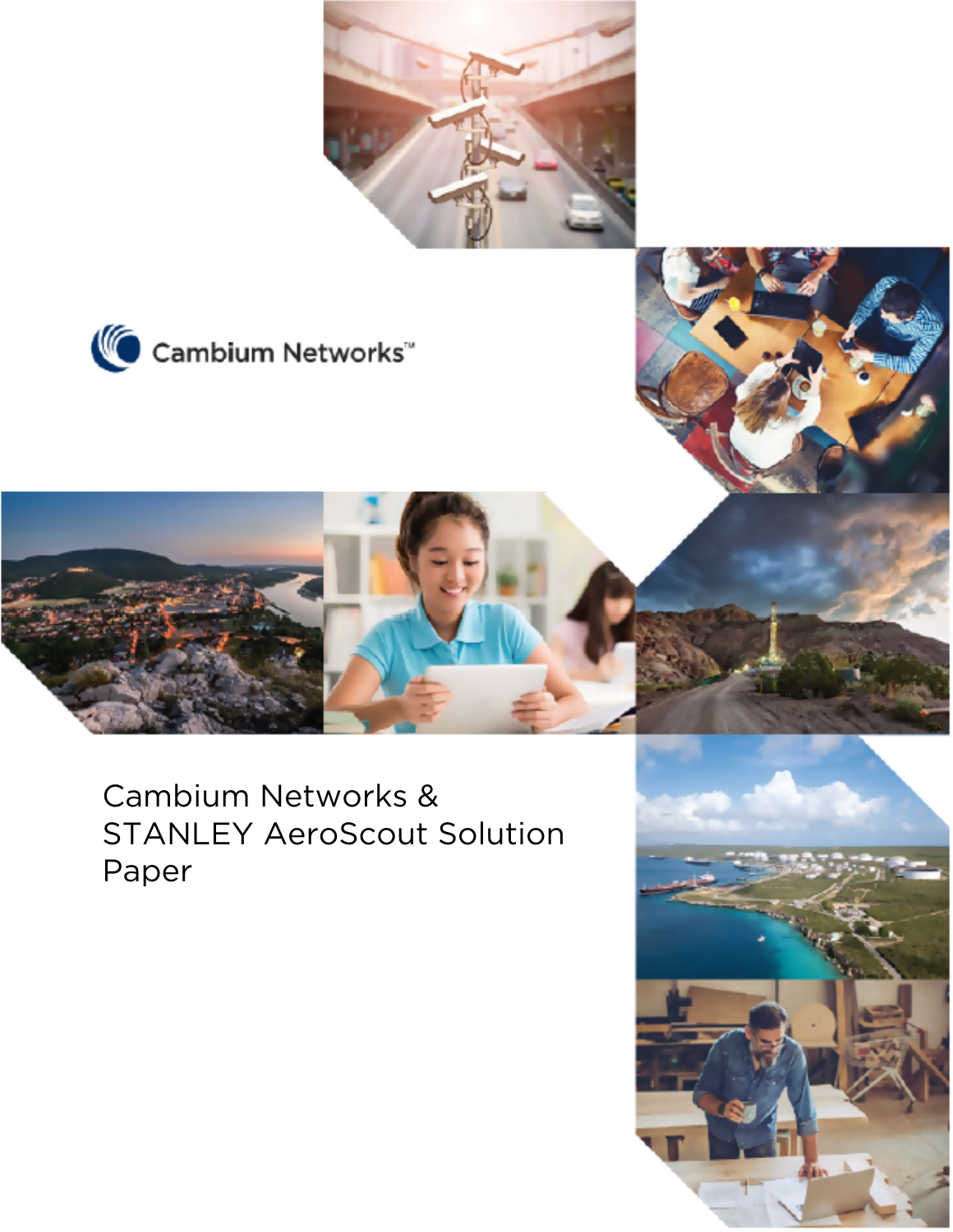#### Reservation of Rights

Cambium reserves the right to make changes to any products described herein to improve reliability, function, or design, and reserves the right to revise this document and to make changes from time to time in content hereof with no obligation to notify any person of revisions or changes. Cambium recommends reviewing the Cambium Networks website for the latest changes and updates to products. Cambium does not assume any liability arising out of the application or use of any product, software, or circuit described herein; neither does it convey a license under its patent rights or the rights of others. This publication may contain references to, or information about Cambium products (machines and programs), programming, or services that are not announced in your country. Such references or information must not be construed to mean that Cambium intends to announce such Cambium products, programming, or services in your country.

#### Copyrights

This document, Cambium products, and 3rd Party software products described in this document may include or describe copyrighted Cambium and other 3rd Party supplied computer programs stored in semiconductor memories or other media. Laws in the United States and other countries preserve for Cambium, its licensors, and other 3rd Party supplied software certain exclusive rights for copyrighted material, including the exclusive right to copy, reproduce in any form, distribute and make derivative works of the copyrighted material. Accordingly, any copyrighted material of Cambium, its licensors, or the 3rd Party software supplied material contained in the Cambium products described in this document may not be copied, reproduced, reverse engineered, distributed, merged, or modified in any manner without the express written permission of Cambium. Furthermore, the purchase of Cambium products shall not be deemed to grant either directly or by implication, estoppel, or otherwise, any license under the copyrights, patents, or patent applications of Cambium or other 3rd Party supplied software, except for the normal non-exclusive, royalty-free license to use that arises by operation of law in the sale of a product.

#### Restrictions

Software and documentation are copyrighted materials. Making unauthorized copies is prohibited by law. No part of the software or documentation may be reproduced, transmitted, transcribed, stored in a retrieval system, or translated into any language or computer language, in any form or by any means, without prior written permission of Cambium. License Agreements The software described in this document is the property of Cambium and its licensors. It is furnished by express license agreement only and may be used only in accordance with the terms of such an agreement.

#### License Agreements

The software described in this document is the property of Cambium and its licensors. It is furnished by express license agreement only and may be used only in accordance with the terms of such an agreement.

#### High Risk Materials

Cambium and its supplier(s) specifically disclaim any express or implied warranty of fitness for any highrisk activities or uses of its products including, but not limited to, the operation of nuclear facilities, aircraft navigation or aircraft communication systems, air traffic control, life support, or weapons systems ("High-Risk Use"). This product is not restricted in the EU. Any High Risk is unauthorized, is made at your own risk and you shall be responsible for any losses, damage, or claims arising out of any High-Risk Use.

#### Trademark

AeroScout is a trademark of Stanley Black & Decker, Inc. or its affiliates. Other brand products and service names are trademarks or registered trademarks of their respective holders.

© 2022 Cambium Networks Limited. All rights reserved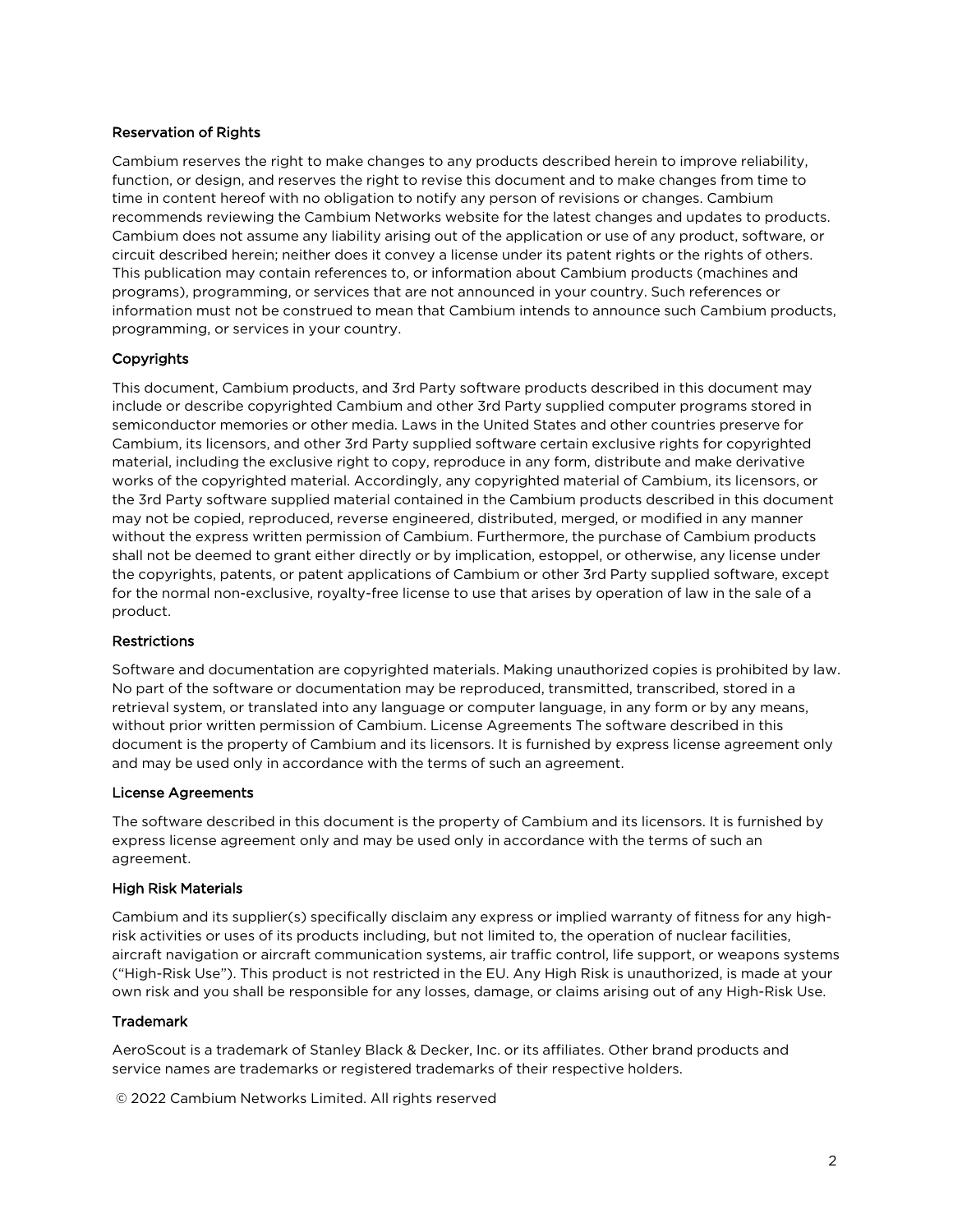# <span id="page-2-0"></span>**Contents**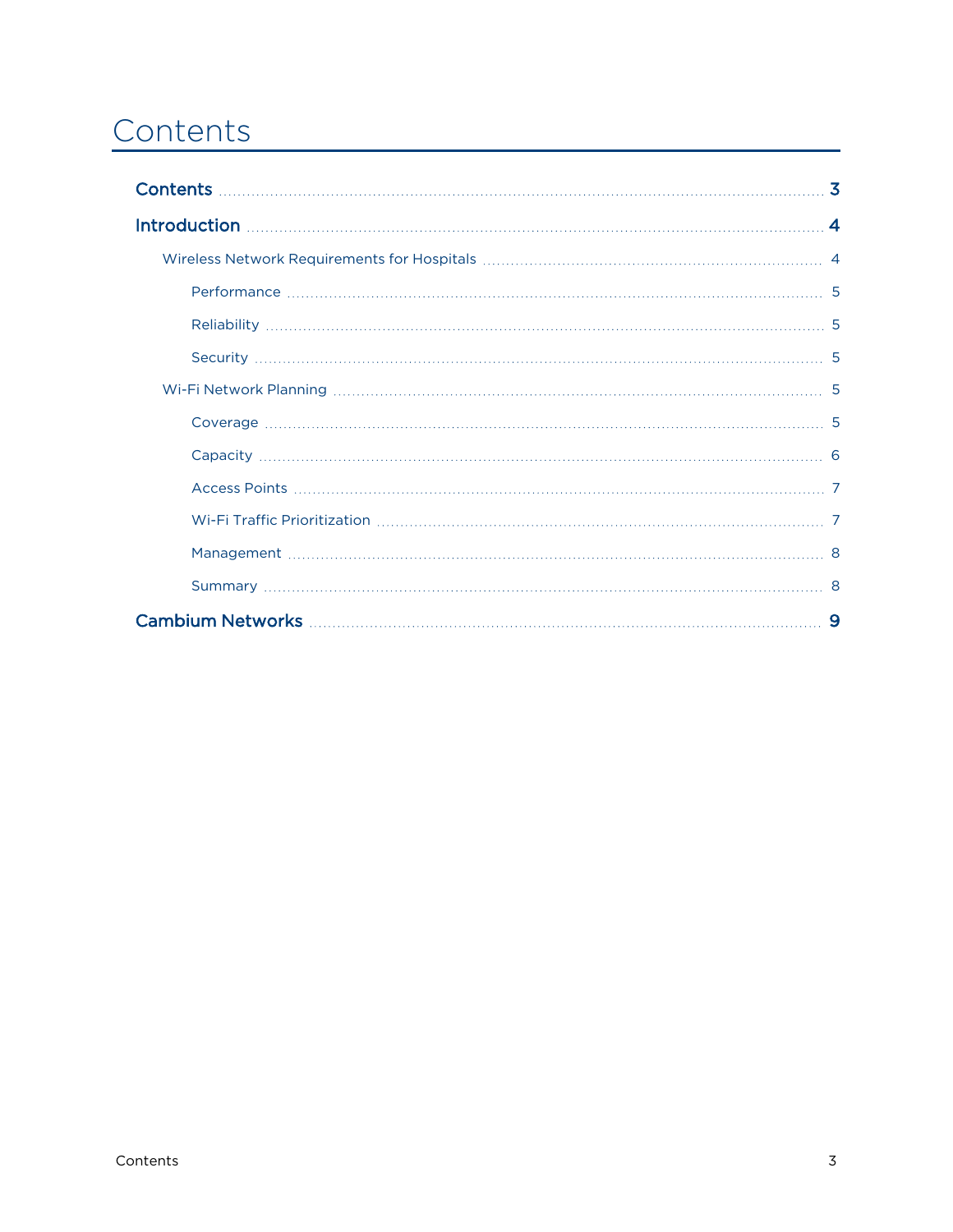## <span id="page-3-0"></span>Introduction

A well-performing Wi-Fi network is critical as hospitals are using Wi-Fi for many different applications. A Wi-Fi network must be high performing, secure, easy to deploy, easy to manage, and available 24x7x365. Wi-Fi traffic will include financial & human resource systems, EMR, HIS, IoT devices, RTLS, VoWiFi phones, a staff network, and a guest network, to name a few. Managing and prioritizing the Wi-Fi traffic will be critical to the overall performance and success of mission-critical systems.

The fastest-growing area on the hospital Wi-Fi network in terms of the number of devices is the Real-Time Locating System (RTLS). STANLEY AeroScout is the world's leading Wi-Fi-based solution for monitoring the real-time location and status of people, assets, and the environment.

STANLEY AeroScout is an RTLS system that provides solutions for:

- Asset management drives cost savings (asset efficiency), caregiver efficiency, improved patient care
- Temperature monitoring and environmental monitoring
- Patient flow
- Staff workflow
- Hand hygiene compliance monitoring

Cambium Networks provides the high-performing Wi-Fi network necessary to feed RTLS information to the STANLEY AeroScout RTLS servers.

<span id="page-3-1"></span>For more information on STANLEY AeroScout solutions, visit their website at <https://www.stanleyhealthcare.com/>.

## Wireless Network Requirements for Hospitals

Wi-Fi networks play a critical role in a hospital's network infrastructure. Clinicians and staff have become reliant on the Wi-Fi network as they use hospital-issued devices and personal devices to securely gain access to the hospital's systems located on the LAN. VoWiFi phone systems and many IoT devices will not function unless they are connected to a Wi-Fi network.

Other purposes the network must support include:

- More than 85% of hospitals are using an EMR and a HIS system
- RTLS devices
- IoT devices
- Handheld devices
- Portable devices
- VoWiFi phones
- BYOB smartphones, tablets and wearables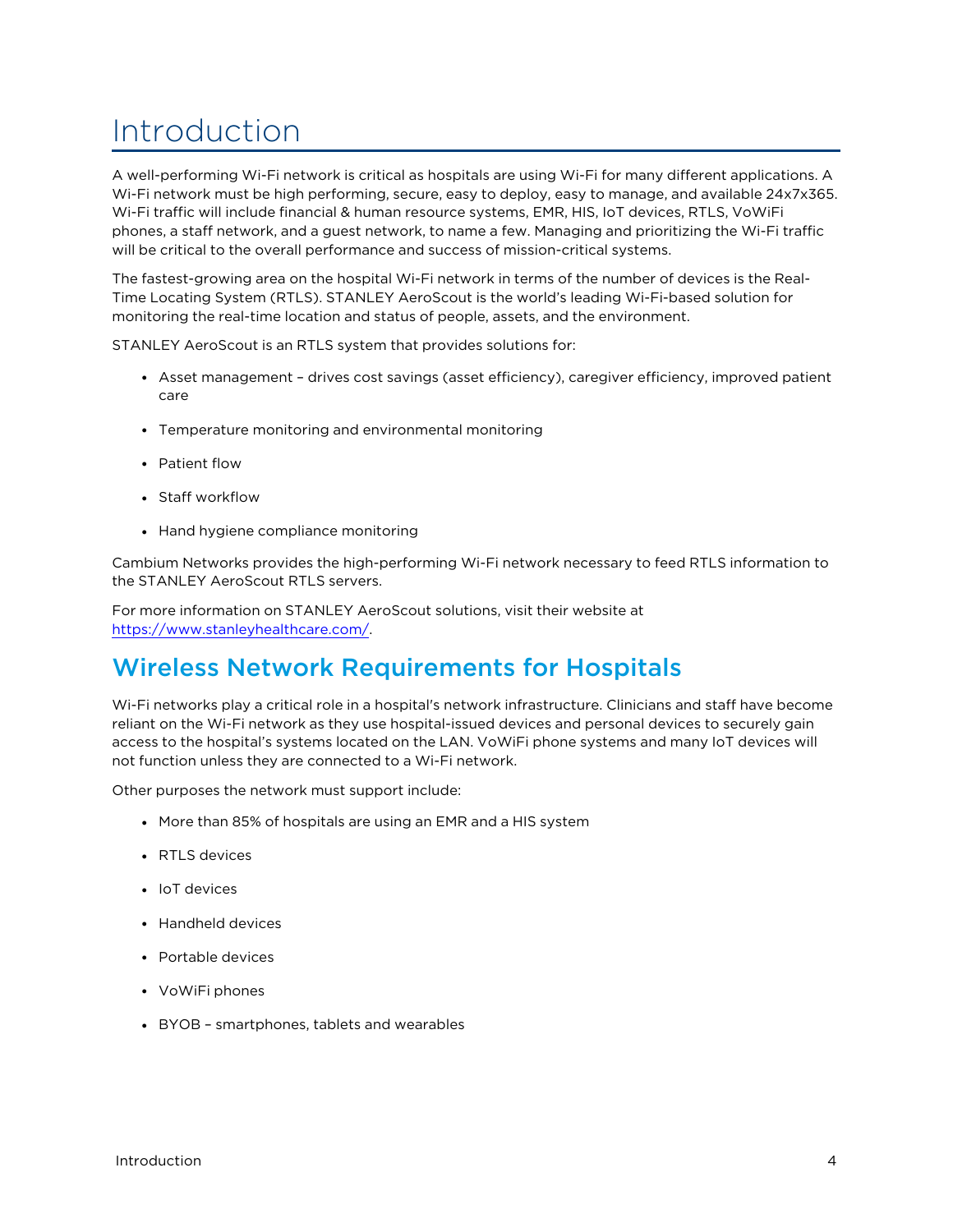- Staff internet services
- <span id="page-4-0"></span>• Guest internet services

### Performance

As you can see from the list above, there are many different areas and functions a Wi-Fi network must support, some of which are critical to patient care, so it must always perform at a high level. Not only must the network support the client bandwidth requirements, but it must also separate traffic so that medical devices and functions always have preference over less important traffic. With the XV series of Wi-Fi access points (AP), Cambium access points perform at a very high level and at the same time, prioritize traffic and ensure critical systems have preference over other devices on the network.

## <span id="page-4-1"></span>**Reliability**

Hospitals never shut down, so the Wi-Fi network must be reliable and operate 24x7. Any network outages will certainly impact the administrative functions, but more importantly, they could affect patient care and safety. The Wi-Fi network must always perform at a high level to support your performance and reliability requirements. Cambium Networks offers several different access point product lines which are engineered to be reliable and meet your network needs.

## <span id="page-4-2"></span>**Security**

Just as important to the performance and reliability of a Wi-Fi network is secure. Security is a little more challenging because of the mobile nature of Wi-Fi technology. Therefore, Wi-Fi networks address security with numerous capabilities to improve cybersecurity. WPA2 and WPA3 encrypt authentication communications, protecting the client login credentials. Known users and devices can log in to the network using the same 802.1x RADIUS authentication servers as clients on the wired network. Additional security is implemented by using access control lists to further restrict client and device access to certain parts of the network. Guests must also be able to connect to the network in a secure fashion and be placed in a network setup for public access only. The Wi-Fi network will also have WIPS/WIDS systems to provide rogue device detection and security measures against outside attacks such as DoS and man-inthe-middle attacks. To meet these requirements, Cambium Networks' solutions provide multi-layered security with integrated device onboarding and guest services.

## <span id="page-4-4"></span><span id="page-4-3"></span>Wi-Fi Network Planning

## Coverage

IT departments are tasked with providing Wi-Fi coverage with sufficient bandwidth to meet today's demand and have the remaining capacity for tomorrow's growth. Planning for proper coverage in the Wi-Fi network should be a top priority, however, there are many considerations when planning Wi-Fi coverage for a hospital environment.

Hospitals are very challenging environments to deploy and manage a Wi-Fi network. Building construction materials, especially in older hospitals, will affect the Wi-Fi signal. For instance, radiology rooms have steel walls, completely blocking the Wi-Fi signal while office/patient walls could have insulation or a double layer of sheetrock to dampen surrounding noise. Some hospitals do not allow Wi-Fi access points to be placed in patient rooms.

When considering the SSID signal strength, design the network to provide an RSSI strength of -62 to -65 dBm with a signal-to-noise ratio of 25 to 30 dBm in all areas. A strong, clean RF environment results in higher data rates and gets client devices on and off the network faster.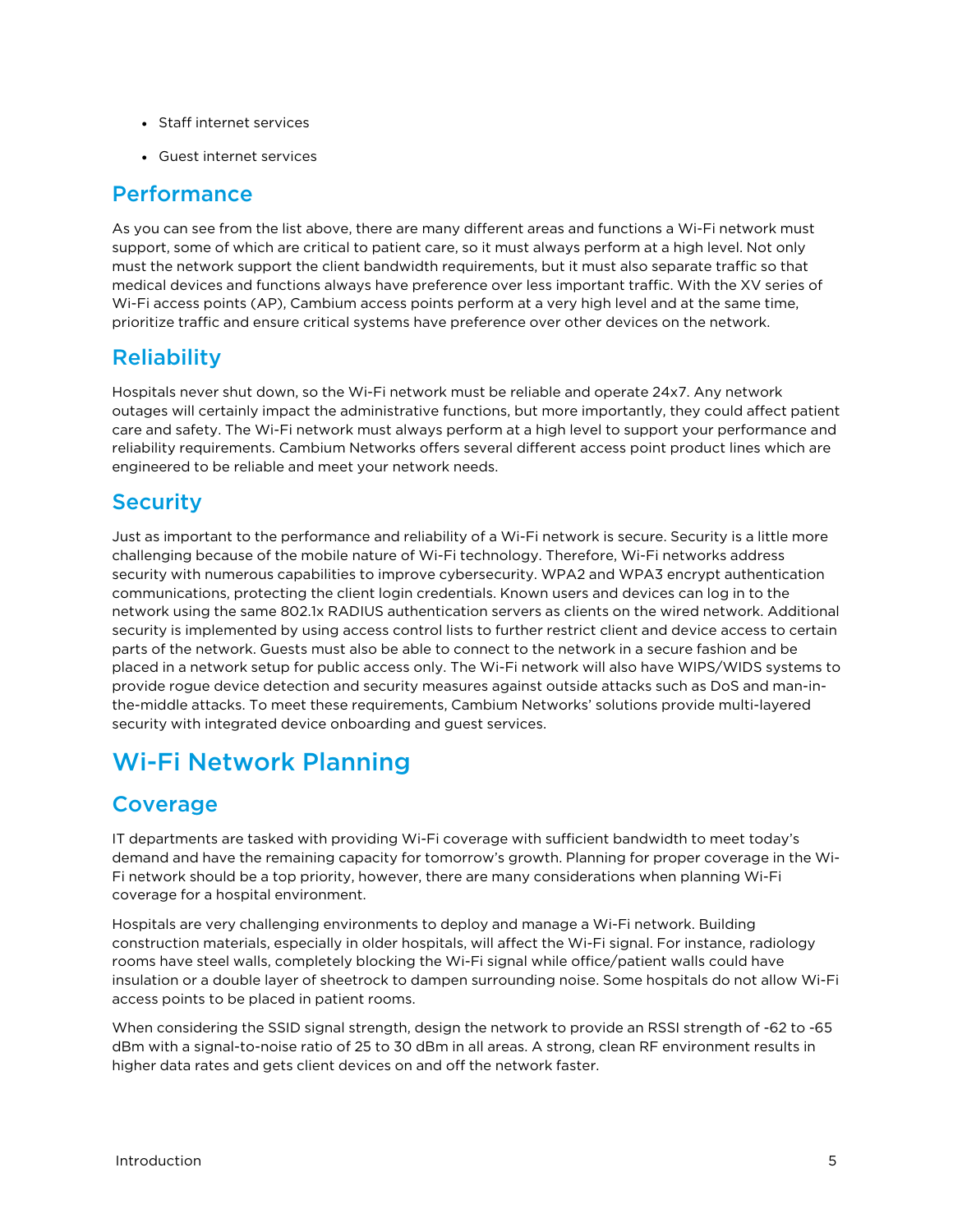Another consideration when planning for coverage is that a hospital is a very "mobile" environment. Clinicians and staff are constantly on the move. They may be carrying VoWiFi phones, a tablet, or wearable devices while moving between halls and floors. Wi-Fi coverage should extend to areas not normally covered in commercial buildings such as stairwells, closets, outside areas, and parking lots as they all may require Wi-Fi coverage.

Medical devices will come in many different shapes and sizes. An IoT device can be as small as a little tag and can be placed just about anywhere – in a room, on a patient, or moving around in a medical cart. A tablet or laptop may also be a medical device that moves with a clinician from room to room and floor to floor.

Many medical devices require an RTLS-capable network, which requires that APs are installed within and at the perimeters of the coverage area to form a triangulation pattern. A client device must be heard by at least three nearby APs to calculate an accurate location. The more APs hear a client, the better it is for accuracy and redundancy purposes.

Cell overlap should also be considered. Cell overlap is useful in a couple of different ways. First, if an access point happens to go down, then with sufficient cell overlap, the neighboring access points will pick up the client devices that were connected to the downed access point without the client devices losing network connectivity. The second way cell overlap is useful is when mobile communications devices such as a VoWiFi phones are moving from one cell to the next. The roaming communications between the two access points can start earlier, reducing the chance of dropped packets during the actual roaming handoff between access points.

Some of the different areas requiring Wi-Fi include:

- Public areas
- Administrative offices
- Exam rooms
- Operating rooms
- Radiology rooms (steel walls)
- Patient rooms
- Stairwells
- <span id="page-5-0"></span>• Outside areas and parking lots

#### **Capacity**

Planning for capacity is just as important as coverage because device density will vary in different areas. You will not get a lot of traffic in a stairwell but will have numerous client devices connecting in public areas. Over the past several years, there has been an explosion in the usage of IoT and medical devices in healthcare. IoT sensors are used everywhere – biomedical devices, physiological monitors, mobile medical devices, and facilities infrastructure such as thermostats, just to name a few.

There will be an average of 15 to 20 IoT devices in each hospital room. When you consider that hospital rooms are close to each other and there might be 20 rooms in a typical ward, that equates to a lot of devices in a relatively small area. Now, add in all of the mobile devices such as monitors, patient wearables, computers, tablets, and phones, some of which will be downloading large files such as radiology images, and the bandwidth requirements start to get very large. This can put a massive strain on the existing Wi-Fi network.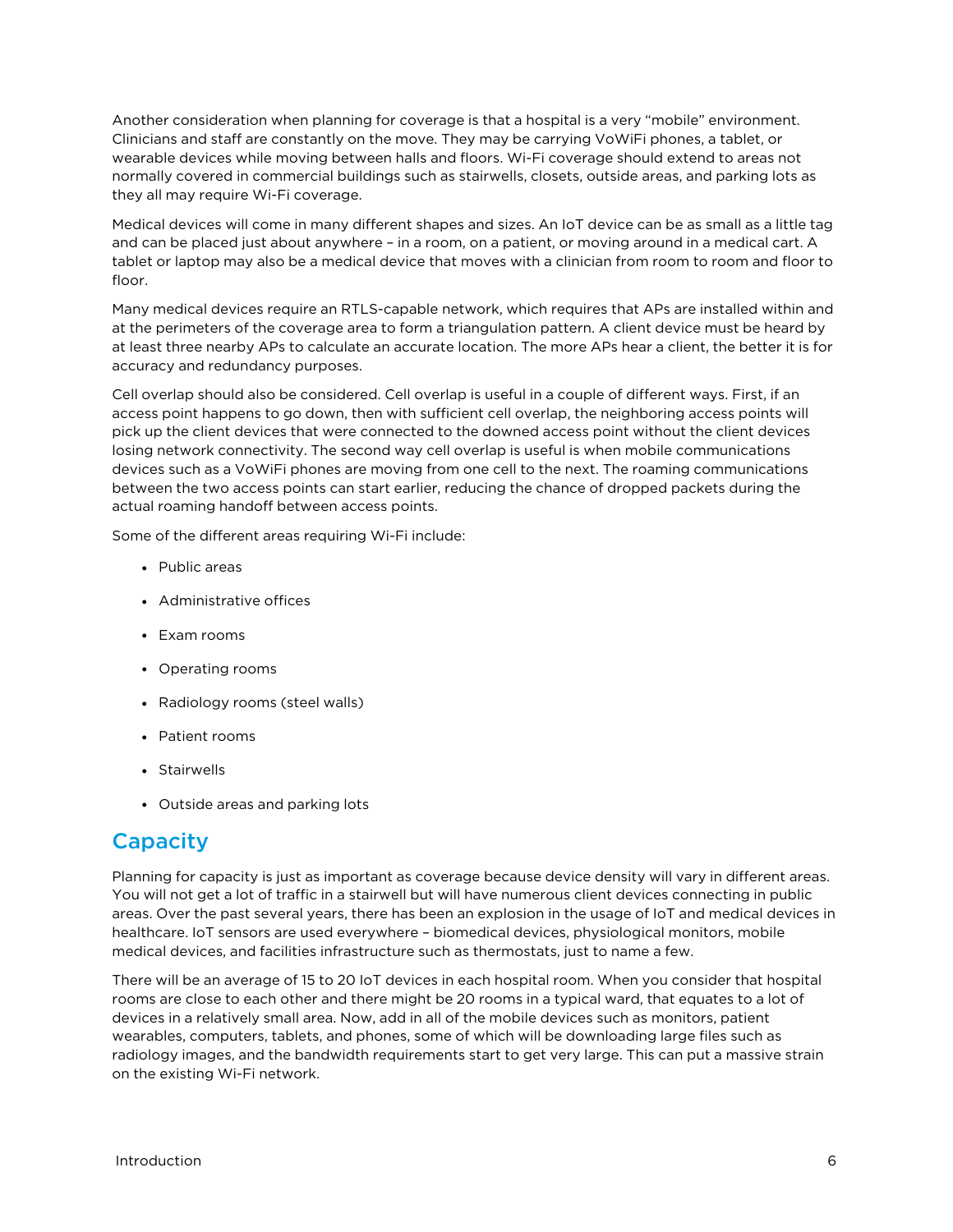After determining the number of client devices connecting and how much bandwidth each device requires, you can calculate the number of access points that will be required in each area.

An active on-site survey can identify challenging areas and is recommended to accurately determine the number of access points required and where to place them.

<span id="page-6-0"></span>Cambium Networks offers access points with two-, three- and four-client servicing radios which can scale to meet the most demanding capacity requirements.

### Access Points

Wi-Fi access points are the heart and soul of a Wi-Fi network. They provide connectivity for client devices to the wired network. They also provide a toolset that features automatic RF tuning and corrections, security, QoS, client device roaming, and integration with third-party applications such as the STANLEY AeroScout RTLS system.

You can have plenty of access points covering an area. However, if they are not configured properly, they will not function efficiently, causing poor quality of experience for the end-users and, in some cases, the Wi-Fi network will not function at all. A good channel plan and power plan are critical to the overall performance of Wi-Fi access points. Fortunately, access points provide tools to automate these settings.

When an access point is booting up, it can use a feature called "auto channel". The access point will scan the surrounding RF environment and select the best available channel to avoid co-channel interference and perform optimally. At the same time, the access point will apply the proper power setting to match the surrounding environment.

There will be times when changes in the RF environment will occur, which could negatively affect the performance of the Wi-Fi network. When this happens, the access point has tools to automatically react to changes in the RF environment. Automatic Channel Select allows the access point to scan the RF environment at configured intervals and, if necessary, move to a cleaner channel. If an immediate correction is necessary, interference avoidance allows the AP to change channels if certain thresholds are exceeded. Auto RF allows the access point to lower the radio's power if it detects another radio operating on the same channel or will raise the radio's power if the spectrum is clean.

Cambium Networks access points are designed with healthcare environments in mind. The auto environmental configuration and self-correction features are standard in all of our access points, allowing for maximum Wi-Fi network efficiency.

The access points also conform to and are certified to meet or exceed the very stringent healthcare equipment standard, IEC 60601-1-2. IEC 60601 is a widely accepted benchmark for medical electrical equipment. Obtaining this certification has become a requirement in many countries.

## <span id="page-6-1"></span>Wi-Fi Traffic Prioritization

The Wi-Fi network will be used for many different purposes as mentioned above. Not all Wi-Fi traffic is equal. Hospital systems and clinician traffic are much more important than guest traffic. It will be imperative to prioritize all Wi-Fi traffic to ensure critical systems are receiving sufficient bandwidth. There are several ways to prioritize Wi-Fi traffic, and there will be times when you use multiple options. You can prioritize by SSID, VLAN, and/or application. Application control, which is integrated into the access point system, allows the management of over 2,400 applications. You select an application and assign a QoS or DSCP value. You can also block applications from ever entering the network, or you can assign a bandwidth rate limit to an application.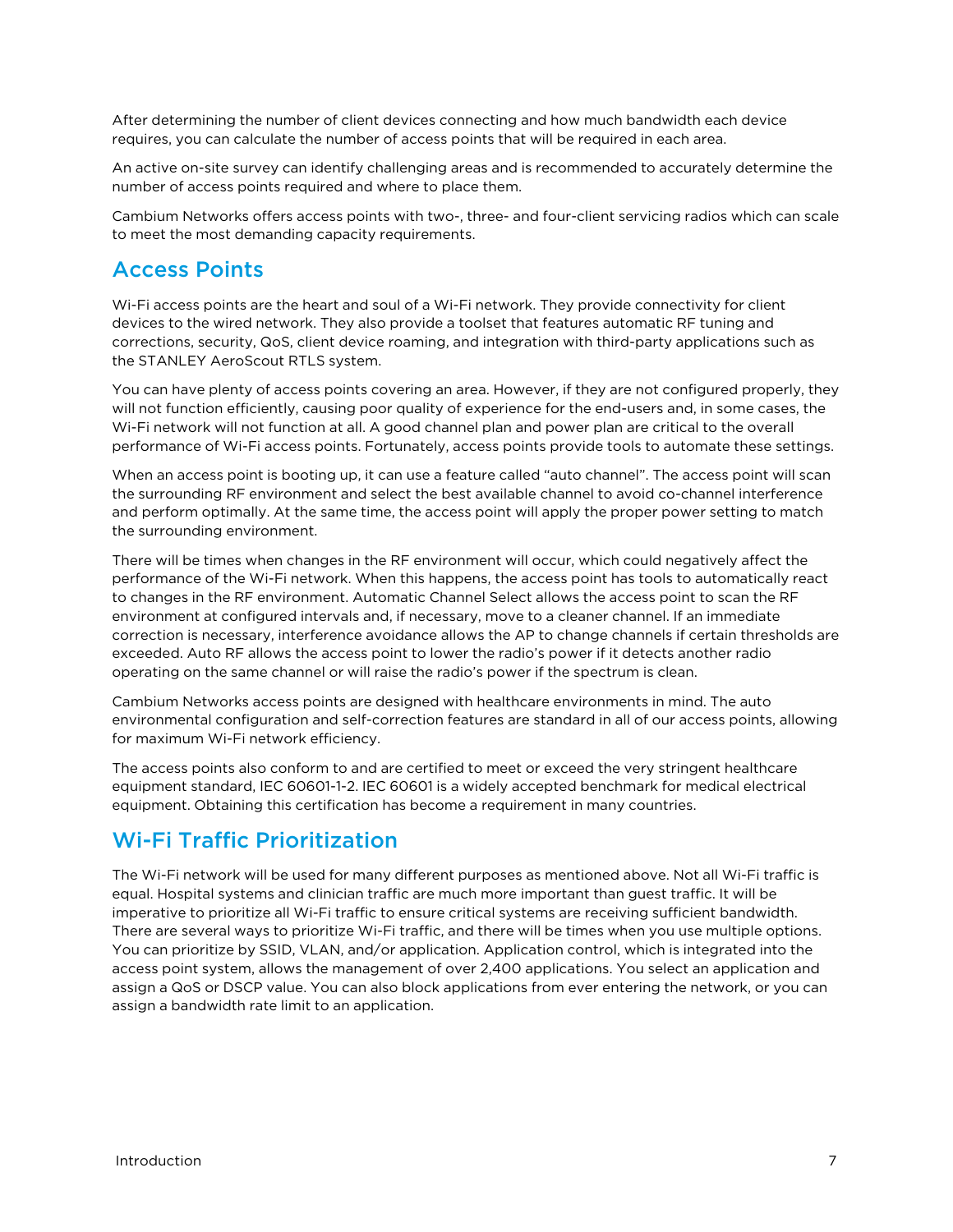## <span id="page-7-0"></span>Management

An effective management system is key to the success of the Wi-Fi network. Management systems provide many tools for the network administrator to utilize while managing the network. Cambium Networks' access points and management systems offer a very simple way to onboard new network devices using a zero-touch, automatic configuration of new devices.

More and more hospitals are analyzing device and client data collected by the Wi-Fi management system to better manage the Wi-Fi network infrastructure both in terms of configuration and planning for future upgrades and expansion.

The management system will also provide information on application usage. The network administrator can review Wi-Fi traffic to ensure mission-critical applications get top priority and have access to the necessary bandwidth, while less important applications have a lower priority. Patient and guest networks receive a "best-effort" bandwidth experience. If traffic gets misaligned, the administrator will use the management system to create policies to give applications a higher or lower priority.

The management system will also provide extensive reporting, logging, and audit capabilities as these functions are necessary for both internal use in monitoring, troubleshooting, and planning as they are required for compliance purposes.

### <span id="page-7-1"></span>Summary

Hospital Wi-Fi networks must perform well and are expected to be available 24x7x365 as they provide client devices connected to the LAN and hospital and medical systems. Applications such as the STANLEY AeroScouts RTLS system provide real-time information on assets, personnel, and environments. Cambium Networks provides access points and management systems that perform superbly in these demanding environments.